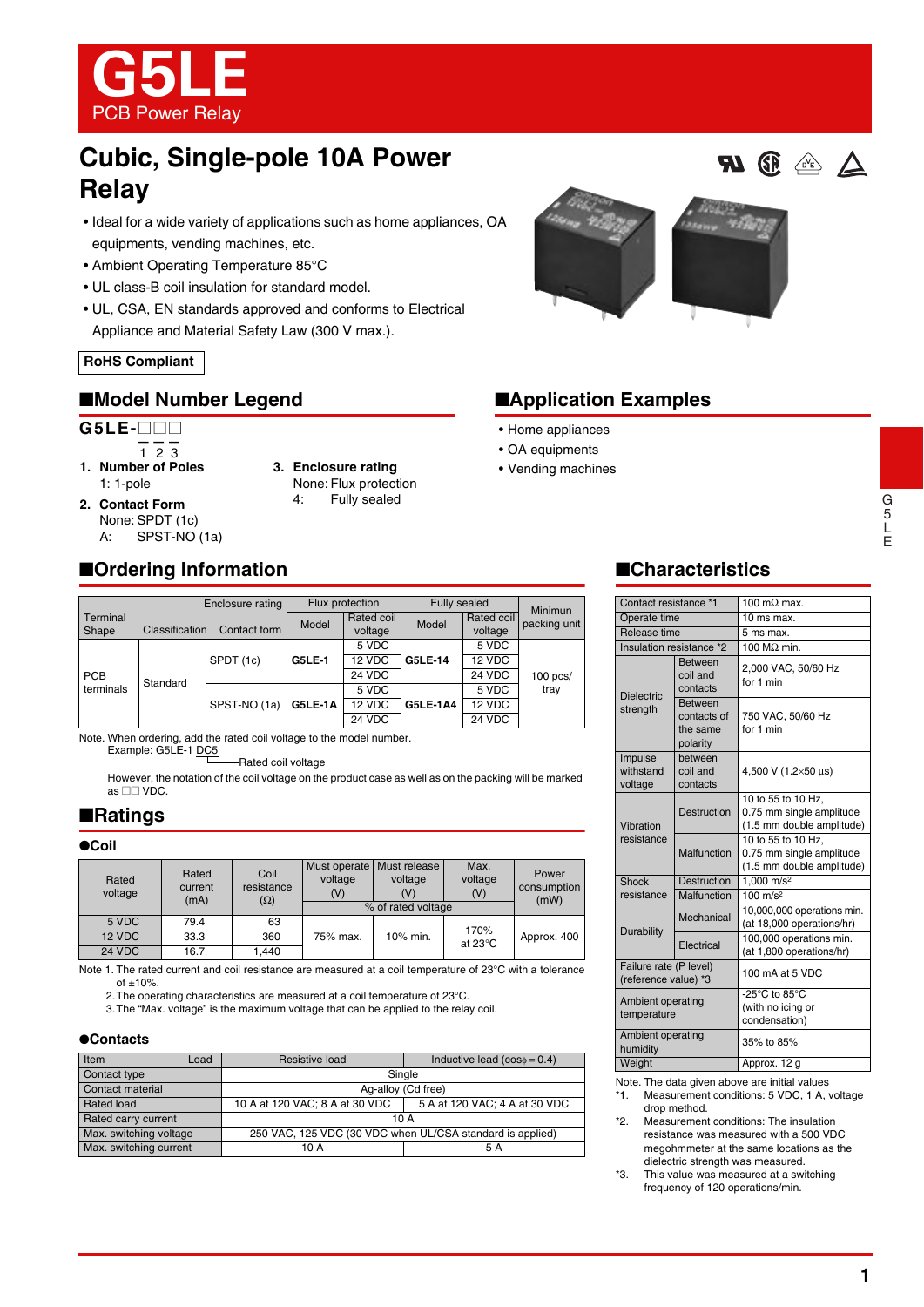## ■**Engineering Data**

#### ●**Maximum Switching Capacity ●Durability ● ● Ambient Temperature vs.**





**Maximum Coil Voltage**



Note. The maximum coil voltage refers to the maximum value in a varying range of operating power voltage, not a continuous voltage. Ambient temperature (°C)

●**Shock Malfunction**



Number of Relays:5 pcs

Test Conditions: Shock was applied 3 times in each direction with and without excitation and the level at which the shock caused malfunction was measured.

Rating: 100 m/s<sup>2</sup>

G 5 L E

## ■**Dimensions**

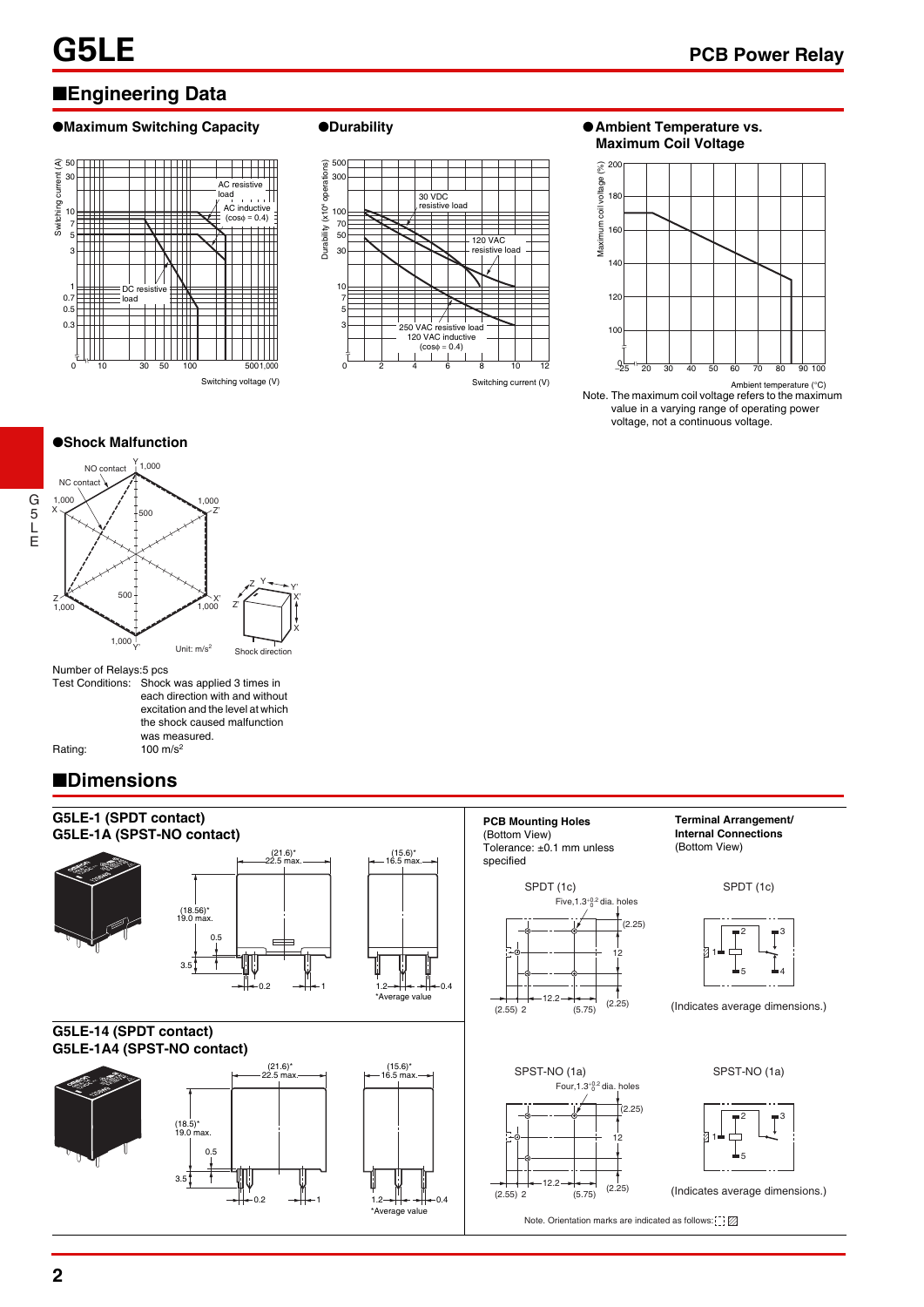## ■**Approved Standards**

## UL Recognized: **W** (File No. E41643)

| Model | Contact form              | Coil<br>ratings | Contact ratings                                                                   | Number of test<br>operations |
|-------|---------------------------|-----------------|-----------------------------------------------------------------------------------|------------------------------|
| G5LE  | SPDT-NO (1a)<br>SPDT (1c) | 5 to<br>24 VDC  | 10 A, 250 VAC<br>(general use) at 40°C<br>8 A, 30 VDC<br>(resistive load) at 40°C | 6.000                        |
|       |                           |                 | TV-3 (N.O only) 40°C                                                              | 25,000                       |

## **CSA Certified: (File No. LR31928)**

| Model | Contact form              | Coil<br>ratings | Contact ratings                                                                                | Number of test<br>operations |
|-------|---------------------------|-----------------|------------------------------------------------------------------------------------------------|------------------------------|
| G5LE  | SPDT-NO (1a)<br>SPDT (1c) | 5 to<br>24 VDC  | 10 A, 250 VAC<br>(general use) at 40°C<br>8 A, 30 VDC<br>(resistive load) at<br>$40^{\circ}$ C | 6.000                        |
|       |                           |                 | TV-3 (N.O only) 40°C                                                                           | 25,000                       |

## **VDE EN/IEC Certified: (Certificate No. 6850)**

| Model | Contact form              | Coil<br>ratings   | Contact ratings                               | Number of test<br>operations |
|-------|---------------------------|-------------------|-----------------------------------------------|------------------------------|
| G5LE  | SPDT-NO (1a)<br>SPDT (1c) | 5, 12, 24<br>VDC. | 10 A, 250 VAC<br>$(cos\phi = 1) 85^{\circ}$ C | 50.000                       |

## **TÜV EN/IEC Certified: (Certificate No. R50158258)**

| Model | Contact form              | Coil<br>ratings         | Contact ratings                                 | Number of test<br>operations |
|-------|---------------------------|-------------------------|-------------------------------------------------|------------------------------|
|       |                           |                         | 2.5 A, 250 VAC<br>$(cos\phi = 0.4) 85^{\circ}C$ | 100,000                      |
| G5LE  | SPDT-NO (1a)<br>SPDT (1c) | 5, 12, 24<br><b>VDC</b> | 10 A, 250 VAC<br>(resistive load) at 85°C       | 50.000                       |
|       |                           |                         | 8 A, 30 VAC<br>(resistive load) at 40°C         | 100.000                      |

## ■**Precautions**

**• Please refer to "PCB Relays Common Precautions" for correct use.**